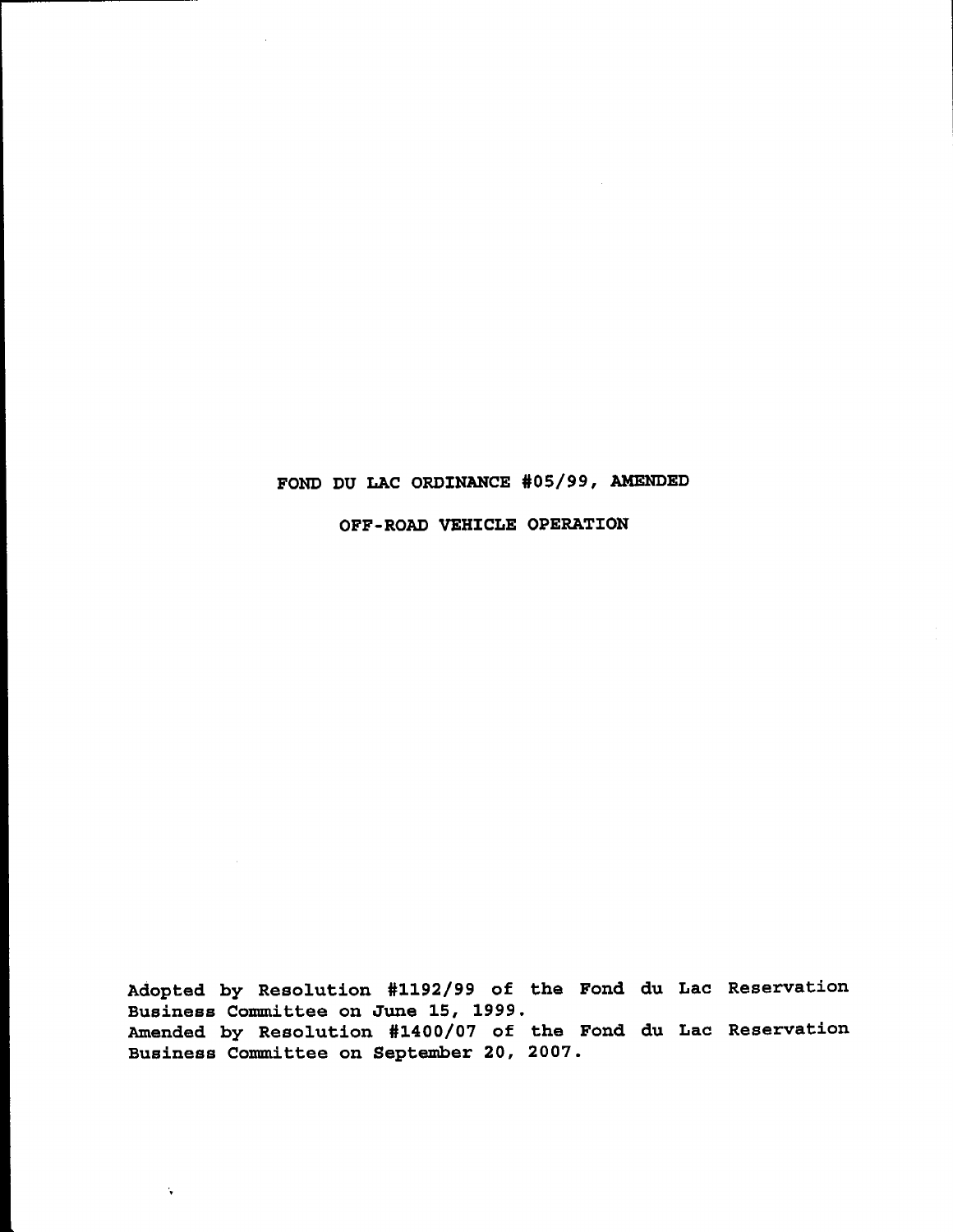# TABLE OF CONTENTS

|                    | CHAPTER 100 AUTHORITY, PURPOSE & DEFINITIONS 1 |  |  |  |  |  |  |  |  |  |  |
|--------------------|------------------------------------------------|--|--|--|--|--|--|--|--|--|--|
|                    | CHAPTER 200 VIOLATIONS 4                       |  |  |  |  |  |  |  |  |  |  |
|                    | CHAPTER 300 PENALTIES 9                        |  |  |  |  |  |  |  |  |  |  |
|                    | CHAPTER 400 FORUM AND PROCEDURES 12            |  |  |  |  |  |  |  |  |  |  |
| <b>CHAPTER 500</b> | AMENDMENT 14                                   |  |  |  |  |  |  |  |  |  |  |

 $\bar{\beta}$ 

 $\sum_{i=1}^{N} \frac{1}{\left\| \sum_{i=1}^{N} \frac{1}{\left\| \sum_{i=1}^{N} \frac{1}{\left\| \sum_{i=1}^{N} \frac{1}{\left\| \sum_{i=1}^{N} \frac{1}{\left\| \sum_{i=1}^{N} \frac{1}{\left\| \sum_{i=1}^{N} \frac{1}{\left\| \sum_{i=1}^{N} \frac{1}{\left\| \sum_{i=1}^{N} \frac{1}{\left\| \sum_{i=1}^{N} \frac{1}{\left\| \sum_{i=1}^{N} \frac{1}{\left\| \sum_{i=1}^{N} \$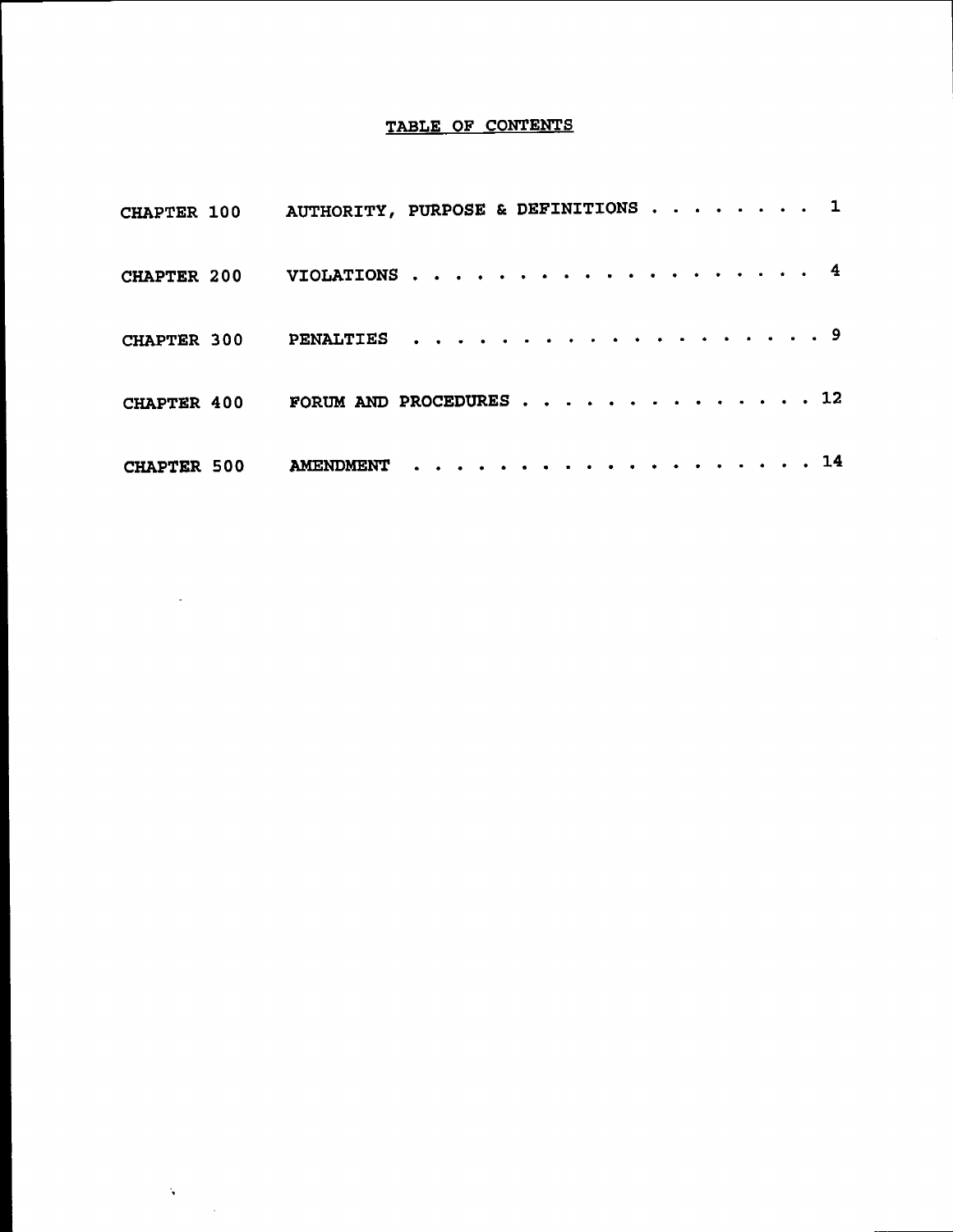#### FOND DU LAC ORDINANCE #05/99, AMENDED

#### OFF-ROAD VEHICLE OPERATION

#### CHAPTER 100

#### AUTHORITY, PURPOSE & DEFINITIONS

# Section 101 Authority

This Ordinance is enacted pursuant to the inherent sovereign authority of the Fond du Lac Reservation Business Committee, as the governing body of the Fond du Lac Band of Lake Superior Chippewa, as granted by Article VI of the Revised Constitution of the Minnesota Chippewa Tribe, and as recognized by the United States under Section 16 of the Indian Reorganization Act of 1934, 25 U.S.C. § 476, and under the Treaty of LaPointe with the United States of September 30, 1854, 10 Stat. 1109.

## Section 102 Purpose

The purpose of this Ordinance is to protect the health, safety and welfare of the residents of the Fond du Lac Reservation through the establishment of minimum standards of operation for all-terrain vehicles (ATVs), off-road recreational motor vehicles and off-road recreational motor vehicles and snowmobiles within the boundaries of the Fond du Lac Reservation.

#### Section 103 Definitions

'.

The terms used in this Ordinance shall have the following meanings:

- (a) "All-terrain vehicle" (ATV) means any motorzied floatation-tired vehicle with three tires or more which is designed for off-road use.
- (b) "Band" means the Fond du Lac Band of Lake Superior Chippewa.
- (c) "Band member" means an enrolled member of the Fond du Lac Band of Lake Superior Chippewa.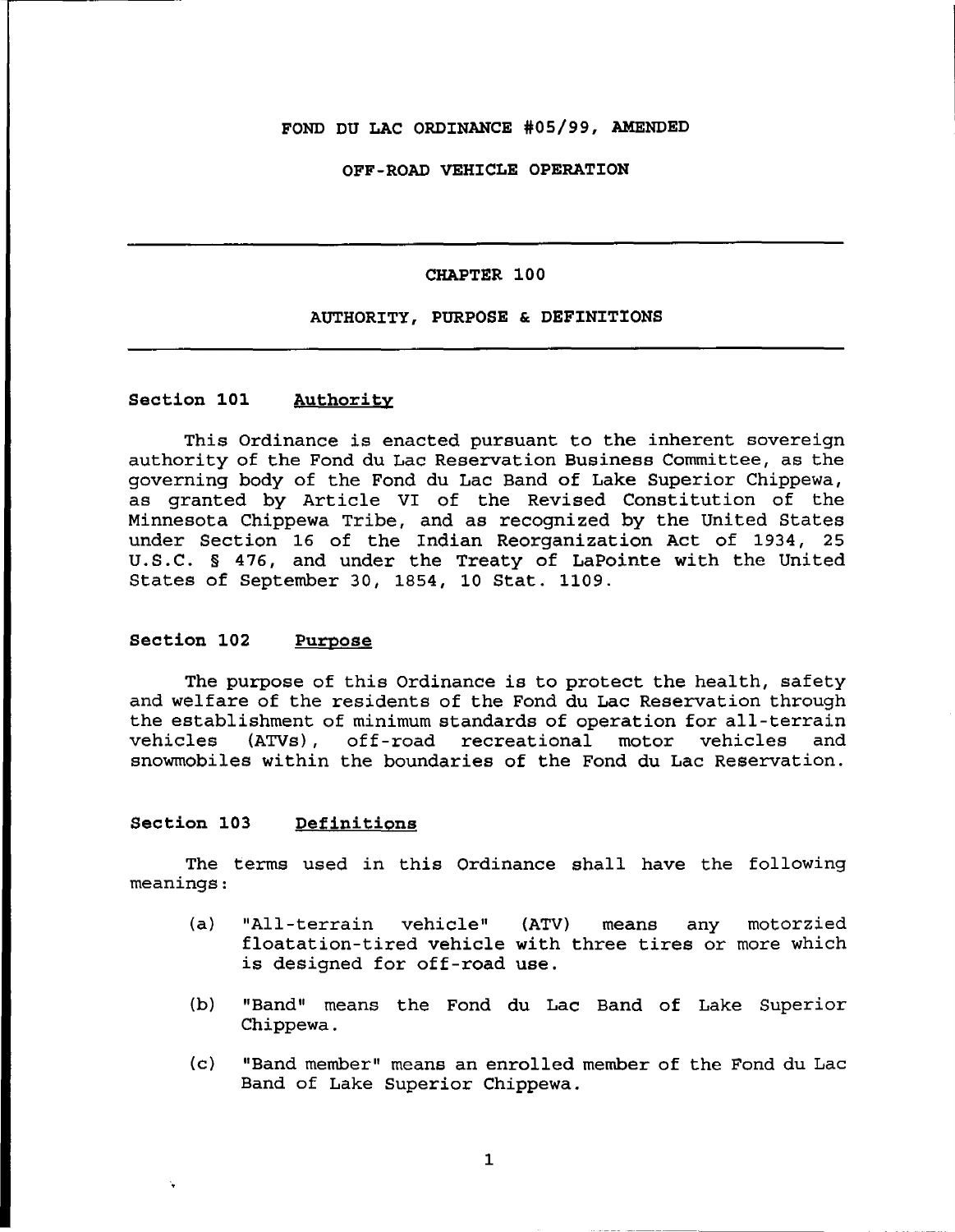- (d) "Band officer" means any peace officer or conservation officer of the Fond du Lac Band, and any officer of <sup>a</sup> federal, state or local government with which the Reservation Business Committee has entered into an agreement for the purposes of enforcing the provisions of this Ordinance.
- (e) "Fond du Lac Reservation" means all lands within the exterior boundaries of the Fond du Lac Reservation and all trust lands held by the United States for the Fond du Lac Band.
- (f) "Minnesota Chippewa Tribe" means the federally-recognized Indian tribe organized pursuant Reorganization Act of 1934, 25 U.S.C. §476, comprising the Bois Forte, Fond du Lac, Grand Portage, Leech Lake, Mille Lacs and White Earth Bands of Chippewa.
- (g) "Public roadway" means any highway, street, or other roadway situated within the boundaries of the Fond du Lac Reservation.
- (h) "Public road right-of-way" means the entire right-of-way of <sup>a</sup> public roadway that *is* not privately-owned, including the traveled portion and adjacent banks, ditches, shoulders and medians.
- (i) "Recreational motor vehicle" means all-terrain vehicles, off-road vehicles and off-highway motorcycles.
- (j) "Registrar" means the Registrar of the Fond du Lac Band.
- (k) "Reservation Business Committee" body of the Fond du Lac Band. means the governing
- (1) "Snowmobile" means a self-propelled vehicle designed for travel on snow or ice steered by skis or runners.

# Section 104 Scope

The provisions of this Ordinance shall apply to all enrolled members of the Fond du Lac Band and to other enrolled members of the Minnesota Chippewa Tribe who are drivers of off-road vehicles within the boundaries of the Fond du Lac Reservation, and to any person driving an off-road vehicle on lands which are owned by or on behalf of the Fond du Lac Band or the Minnesota Chippewa Tribe within the boundaries of the Fond du Lac Reservation.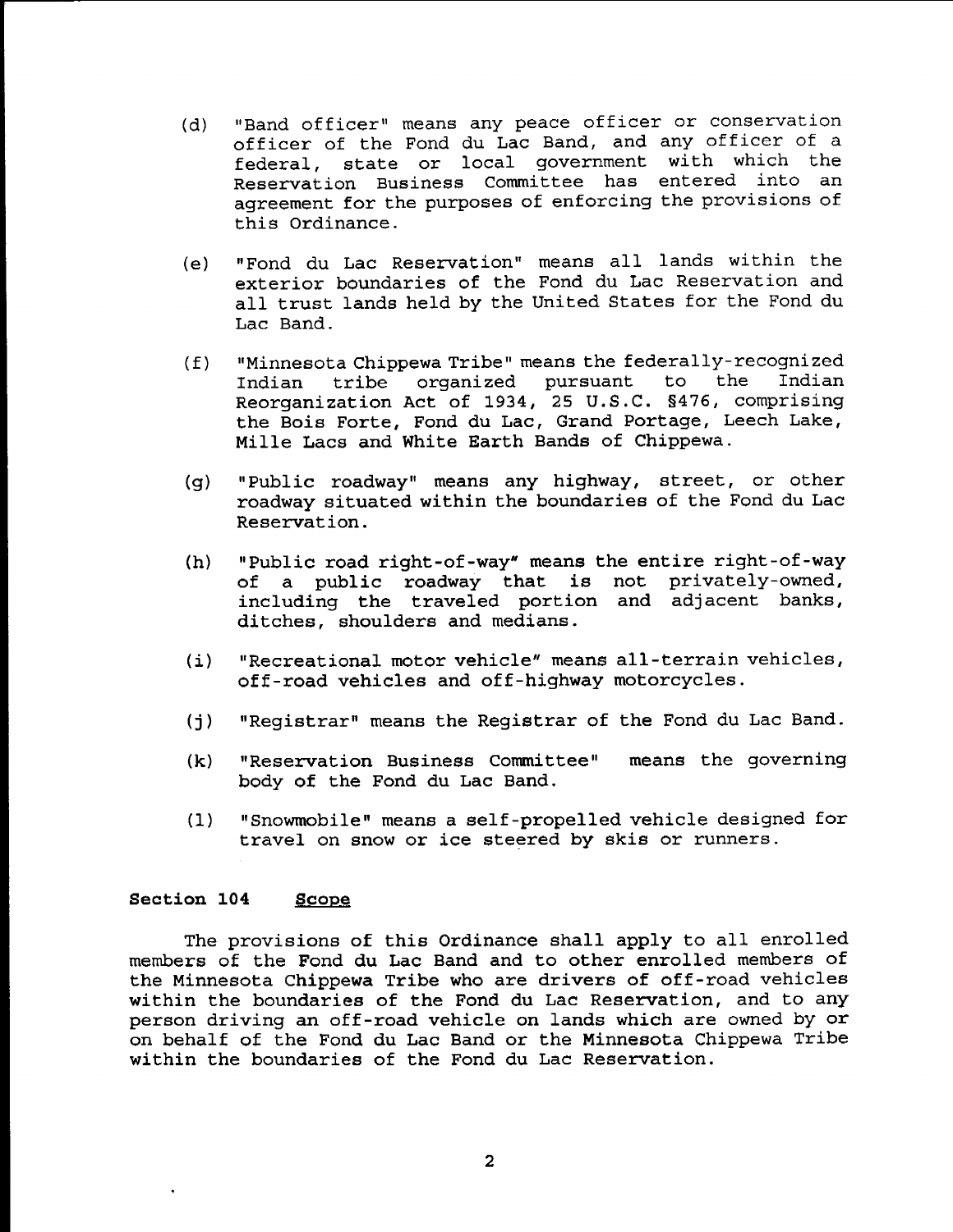# **Section 105 Nonwaiver of Immunity**

Nothing in this Ordinance shall be construed to constitute <sup>a</sup> waiver of the sovereign immunity of the Band or the Minnesota waiver of the sovereigh immunity or the limit of the correction agents who are engaged in the administration or enforcement of the provisions herein.

 $\ddot{\phantom{a}}$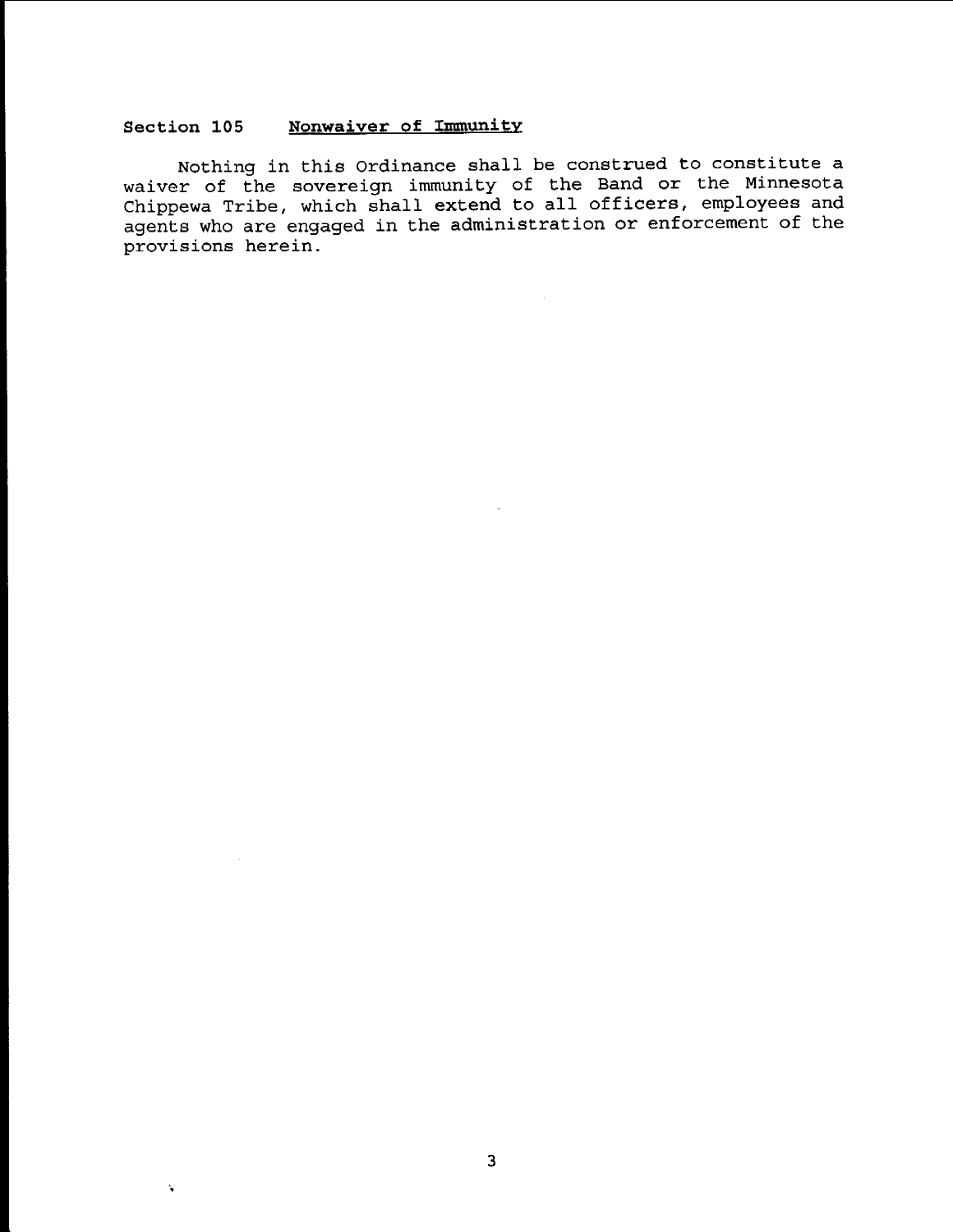#### **VIOLATIONS**

#### **Section 201 Violations**

'.

It shall be a violation of this Ordinance for any person who is subject to this Ordinance, while within the boundaries of the Fond du Lac Reservation, to do any act, whether by omission or commission, which would constitute a violation of any specific section of this Chapter.

#### **Section 202 Failure to Comply; Obstruction of an Officer**

No person who is subject to this Ordinance shall willfully fail or refuse to comply with any lawful order or direction of any officer who has been authorized by the Fond du Lac Reservation Business Committee to administer or enforce the provisions of this Ordinance. No member shall obstruct the efforts of, or flee from, any officer who is lawfully engaged in the administration or enforcement of this Ordinance.

#### **Section 203 Placement, Defacement or Removal of Signs**

No person who is subject to this Ordinance, while operating an off-road vehicle shall, without lawful authority, place, deface, alter, knock down, or remove any sign, or any part thereof, without the landowner's permission.

# **Section 204 All-Terrain Vehicles and Off-Road Motorcycles**

No person who is SUbject to this Ordinance shall operate an all-terrain vehicle or off-road motorcycle:

- (a) Along or on the roadway, shoulder, or inner slope of the ditch of <sup>a</sup> state or county highway;
- (b) On the median of a multiple-lane highway;
- (c) Within the right-of-way of any intersection;
- (d) On the right-of-way between opposing lanes of traffic;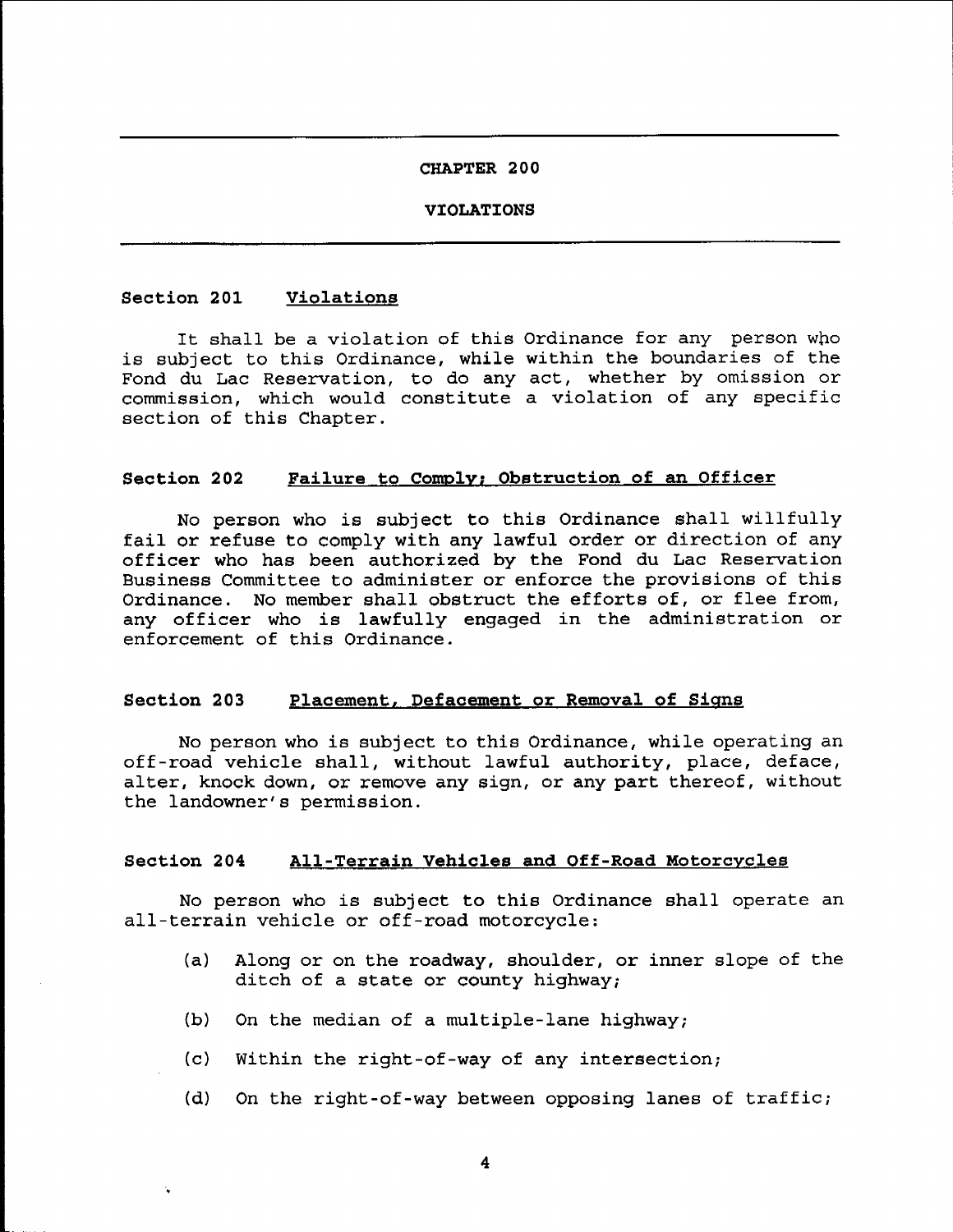- (e) Within the boundaries of any airport;
- (f) In a tree nursery or planting area, or where such operation would damage growing stock;
- (g) On agricultural land without the landowner's permission;
- (h) In a careless or reckless manner that injures or endangers the operator, another person person's property; another
- (i) In a manner involving entry onto or leaving lands by tearing down any fence or gate;
- (j) At a speed in excess of 50 mph on any public lands or waters, at <sup>a</sup> speed greater than is reasonable under the surrounding circumstances or greater than the posted speed limit on any public lands, waters, trails, or public road right-of-ways;
- (k) Over 10 miles per hour on the frozen surface of public waters within 100 feet of a person fishing or a fishing shelter;
- (1) With more persons on <sup>a</sup> vehicle than it is designed to carry;
- (m) Passing through <sup>a</sup> closed gate without returning it to its original position;
- (n) On legally posted land without landowner's permission; or
- (0) On snowmobile or ski trails unless specifically permitted.

# Section 205 Snowmobiles

No person who is subject to this Ordinance shall operate <sup>a</sup> snowmobile:

- (a) Along or on the roadway, shoulder, or inner slope of the ditch of <sup>a</sup> state or county highway;
- (b) On the median of a multiple-lane highway;
- (c) Within the right-of-way of any intersection;
- (d) On the right-of-way between opposing lanes of traffic;
- *(e)* Within the boundaries of any airport;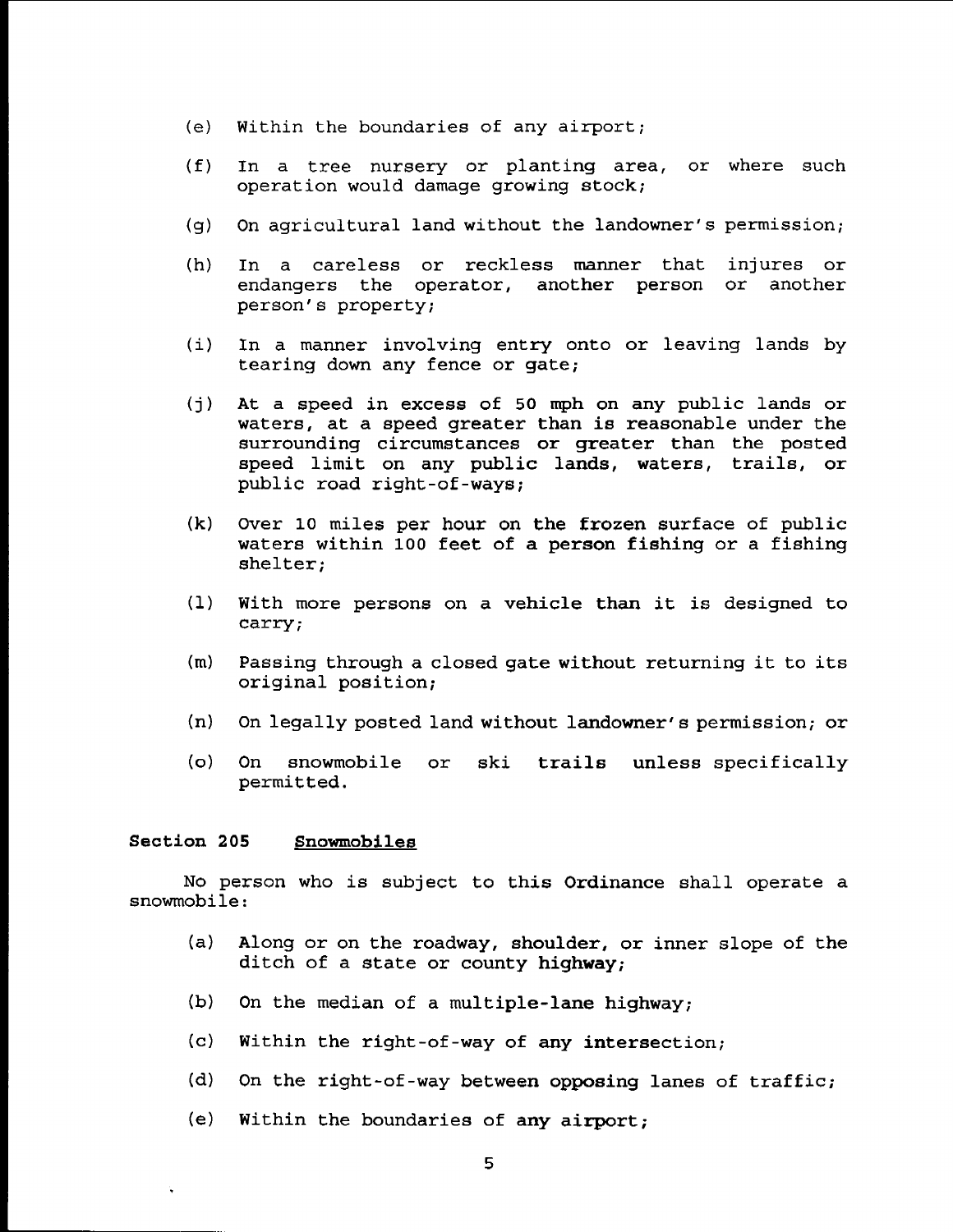- (f) In a tree or nursery planting area;
- (g) On agricultural land without the landowner's permission;
- (h) In a careless or reckless manner that endangers the operator, another person or another person's property; injures or
- (i) In a manner involving entry onto or leaving lands by tearing down any fence or gate;
- (j) At a speed in excess of 50 mph on any public lands or waters, at <sup>a</sup> speed greater than is reasonable under the surrounding circumstances or greater than the posted speed limit on any public lands, waters, trails, or public road right-of-ways;
- (k) Over 10 miles per hour on the frozen surface of public waters within 100 feet of a person fishing or a fishing shelter;
- (1) With more persons on <sup>a</sup> vehicle than it *is* designed to carry;
- (m) On legally posted land without landowner's permission; or
- (n) Passing through <sup>a</sup> closed gate without returning it to its original position.

#### **Section 206 Crossing Public Roads**

When making a direct crossing of a public roadway, the operator of any off-road vehicle shall:

- (a) Come to a complete stop and look both ways;
- (b) Yield to all traffic;<br>(c) Cross a divided road
- (c) Cross a divided road only at an intersection; and (d) Use headlights and taillights between one half
- Use headlights and taillights between one half hour before sunset and one half hour after sunrise or *in* conditions of reduced visibility.

#### **Section 207 Operation While Intoxicated**

No person who is subject to this Ordinance shall operate an off-road vehicle while under the influence of alcohol or a controlled substance. Any operator who is impaired may be required to take tests by an enforcement officer to determine the operator's sobriety. Refusal to submit to testing shall automatically result in <sup>a</sup> charge under this section. An operator who is found to be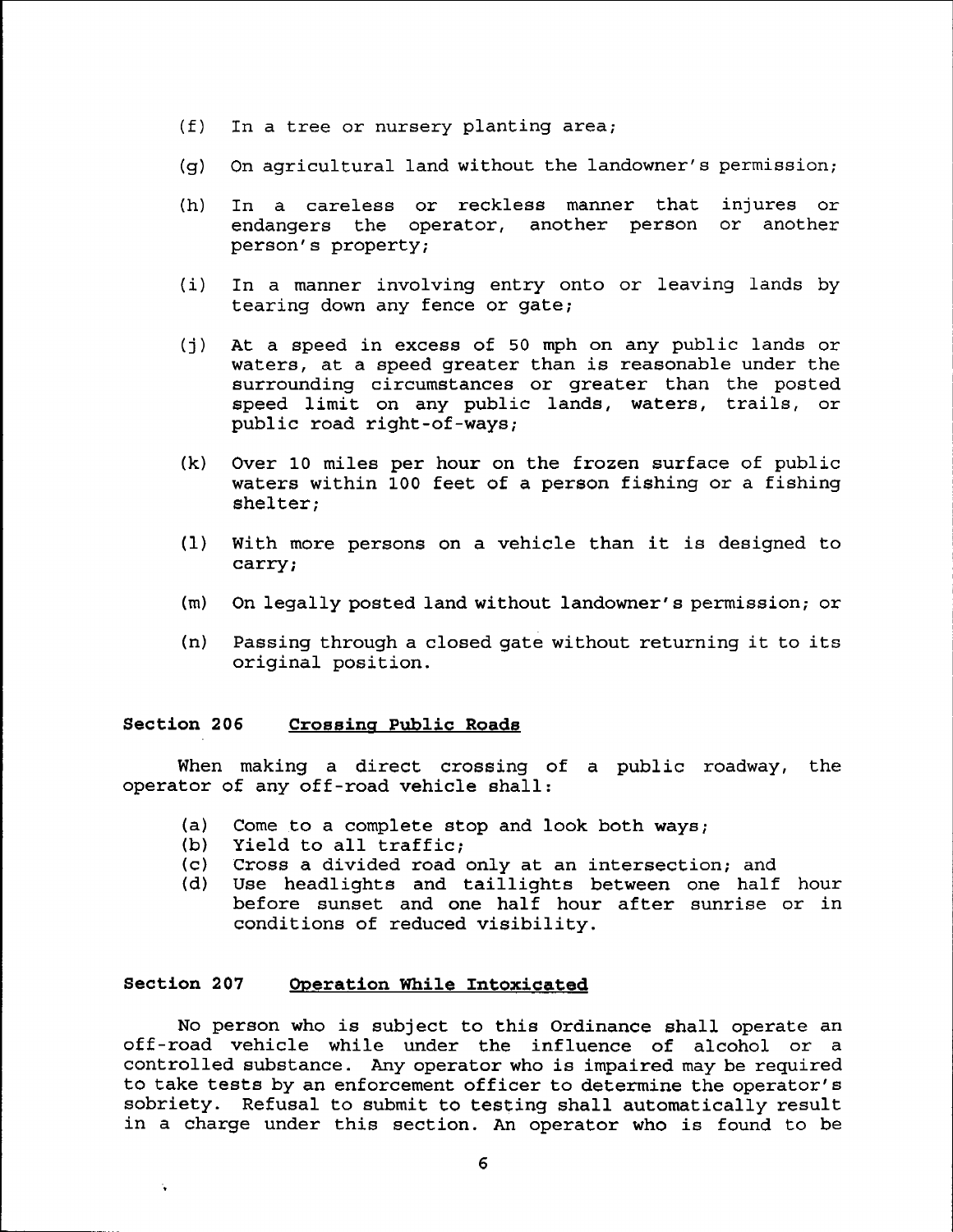under the influence of alcohol or controlled substances, or at an .10 alcohol concentration or higher, shall be subject to the following penalties:

- (1) Up to \$700 fine plus surcharges;
- (m) Loss of off-road operating privileges for up to one year;

#### Section 208 Youthful Operators

- (a) ATVs and Off-road Motorcycles. It is unlawful for any person who is subject to this Ordinance to permit an offroad vehicle under that persons's control to be operated contrary to the following requirements:
	- (1) Persons under age 12. Persons under age 12 may operate an all-terrain vehicle or off-road motorcycle only on private property with permission of the landowner.
	- (2) Persons age  $12$  to  $15$ . Persons age  $12-15$  may operate an ATV or off-road motorcycle which is 90cc or less on public lands and frozen waters, streams and shorelines with safety certificate and under supervision of parent or legal guardian, or other person 18 years of age or older who holds a valid<br>drivers license. For the purpose of this drivers license. For the purpose of subsection, "supervision" means that the person must be accompanied by a parent, legal guardian, or other person 18 years of age or older who holds a valid drivers license.
	- (3) Persons age 16 to 17. Persons age 16 to 17 may operate an ATV or off-road motorcycle on public lands and frozen waters, streams and shorelines without <sup>a</sup> safety certificate if in possession of <sup>a</sup> valid drivers license.
- (b) Snowmobiles. It is unlawful for any person who is subject to this Ordinance to permit <sup>a</sup> snowmobile under that person's control to be operated contrary to the following requirements:
	- (1) Persons under age 12. Persons under age 12 may drive snowmobiles on public lands and waters if accompanied by <sup>a</sup> licensed driver who is at least <sup>18</sup> years of age.
	- (2) Persons ages 12 and 13. Persons age 12 and 13 may drive snowmobiles on public lands and waters if accompanied by <sup>a</sup> licensed driver who is at least <sup>18</sup>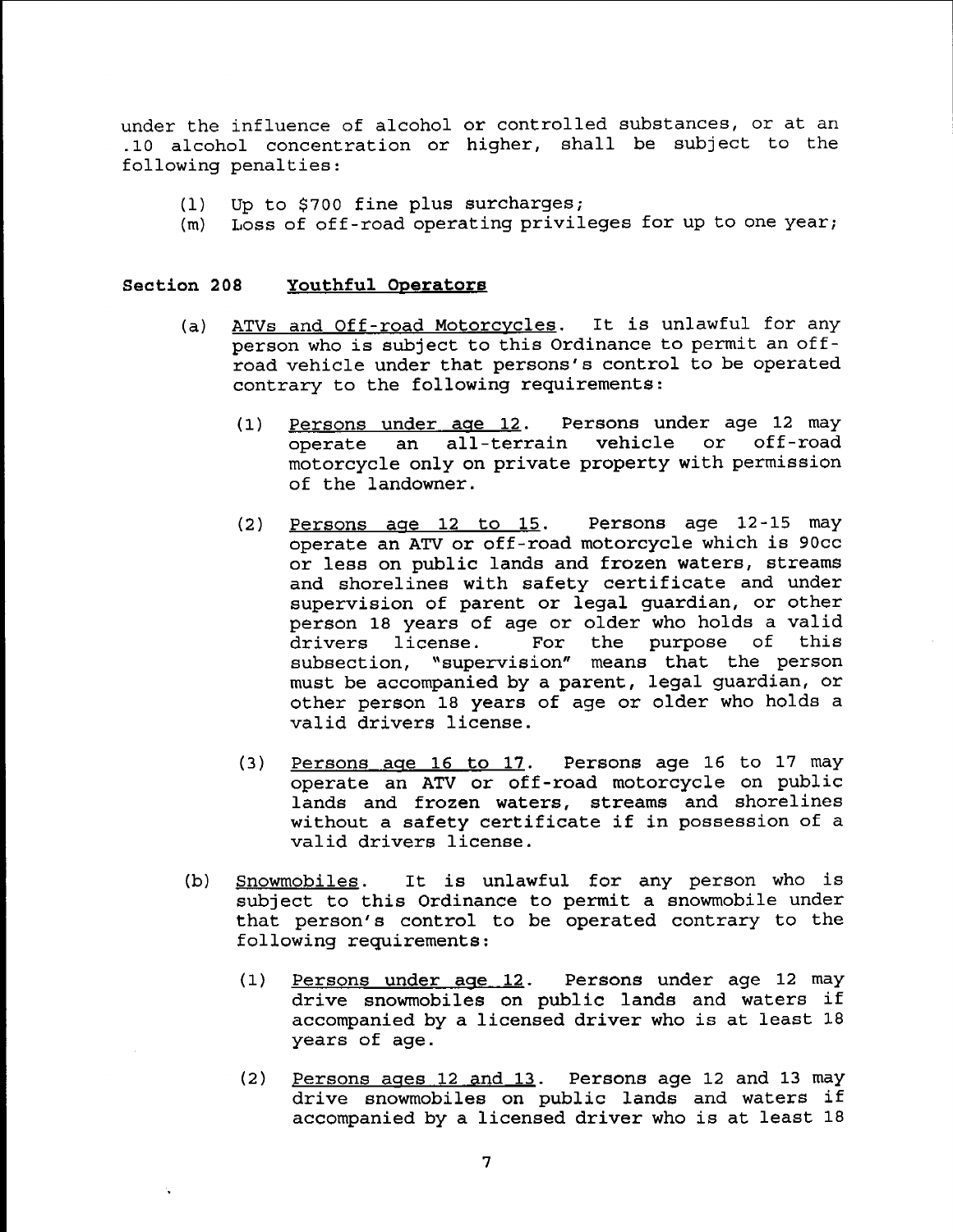years of age or in possession of a safety certificate, but may not drive snowmobiles on or across state or county roads.

- (3) Persons age 14 to 17. Persons ages 14 to 17 may drive on public lands and waters without a safety certificate or adult accompaniment, but may not drive snowmobiles on or across state or county roads unless in possession of <sup>a</sup> safety certificate or a valid drivers license.
- (c) Helmets. Any operator of an off-road vehicle under age 18 must wear a helmet while operating on public lands, waters and on public road right-of-ways.

# **Section 209 Related Game Laws**

..

No person who is subject to the provisions of this Ordinance shall:

- (a) Discharge a firearm, crossbow or bow and arrow from an off-road vehicle, unless in possession of a valid special permit issued to disabled persons by the Fond du Lac Band for that purpose;
- (b) Transport <sup>a</sup> firearm on any off-road vehicle unless it is unloaded and completely enclosed in a case;
- (c) Transport an archery bow or crossbow on an off-road vehicle unless it is unstrung or enclosed in <sup>a</sup> case; or
- (d) Use any off-road vehicle to chase, run over or kill <sup>a</sup> wild animal.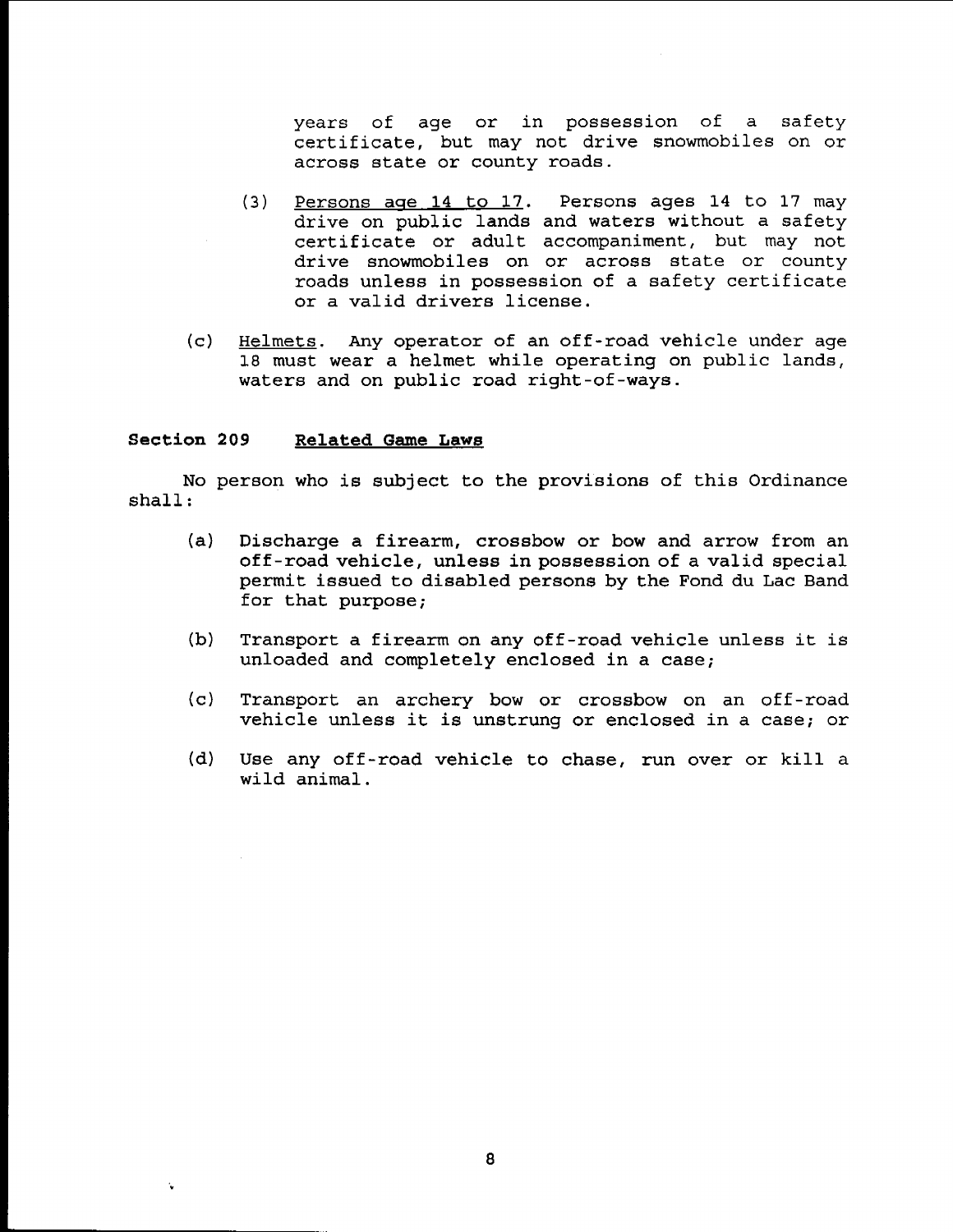# **PENALTIES**

## **Section 301 Misdemeanors**

Violations of the prohibitions set forth under Chapter 200 of this Ordinance shall constitute misdemeanors and shall be subject to the fines imposed under Section 302 of this Chapter, and to the additional penalties for recurrent violations as authorized under Section 303.

# **Section 302 Fines**

..

The following fines shall apply to violations under Chapter 200 of this Ordinance:

| VIOLATION DESCRIPTION                                                                                    | <b>ORDINANCE</b><br><b>SECTION</b> | FINE                 |  |  |
|----------------------------------------------------------------------------------------------------------|------------------------------------|----------------------|--|--|
| Failure to comply with lawful order or direction of peace<br>officer                                     | 202                                | \$50.00              |  |  |
| Obstruction of, or flee from, a peace officer                                                            | 202                                | \$200.00             |  |  |
| Placement, defacement or removal of signs                                                                | 203                                | \$40.00<br>+ damages |  |  |
| Operating along or on the roadway, shoulder, or inner slope<br>of the ditch of a state or county highway | 204(a)<br>205(a)                   | \$80.00              |  |  |
| Operating on the median of a multiple-lane highway                                                       | 204(b)<br>205(b)                   | \$80.00              |  |  |
| Operating within the right-of-way of any intersection                                                    | 204(c)<br>205(c)                   | \$80.00              |  |  |
| Operating on the right-of-way between opposing lanes of<br>traffic                                       | 204(d)<br>205(d)                   | \$80.00              |  |  |
| Operating within the boundaries of any airport                                                           | 204(e)<br>205(e)                   | \$80.00              |  |  |
| Operating in a tree nursery or planting area, or where such<br>operation would damage growing stock      | 204(f)                             | \$200.00             |  |  |
| Operating in a tree or nursery planting area                                                             | 205(f)                             | \$200.00             |  |  |

#### **FINE SCHEDULE**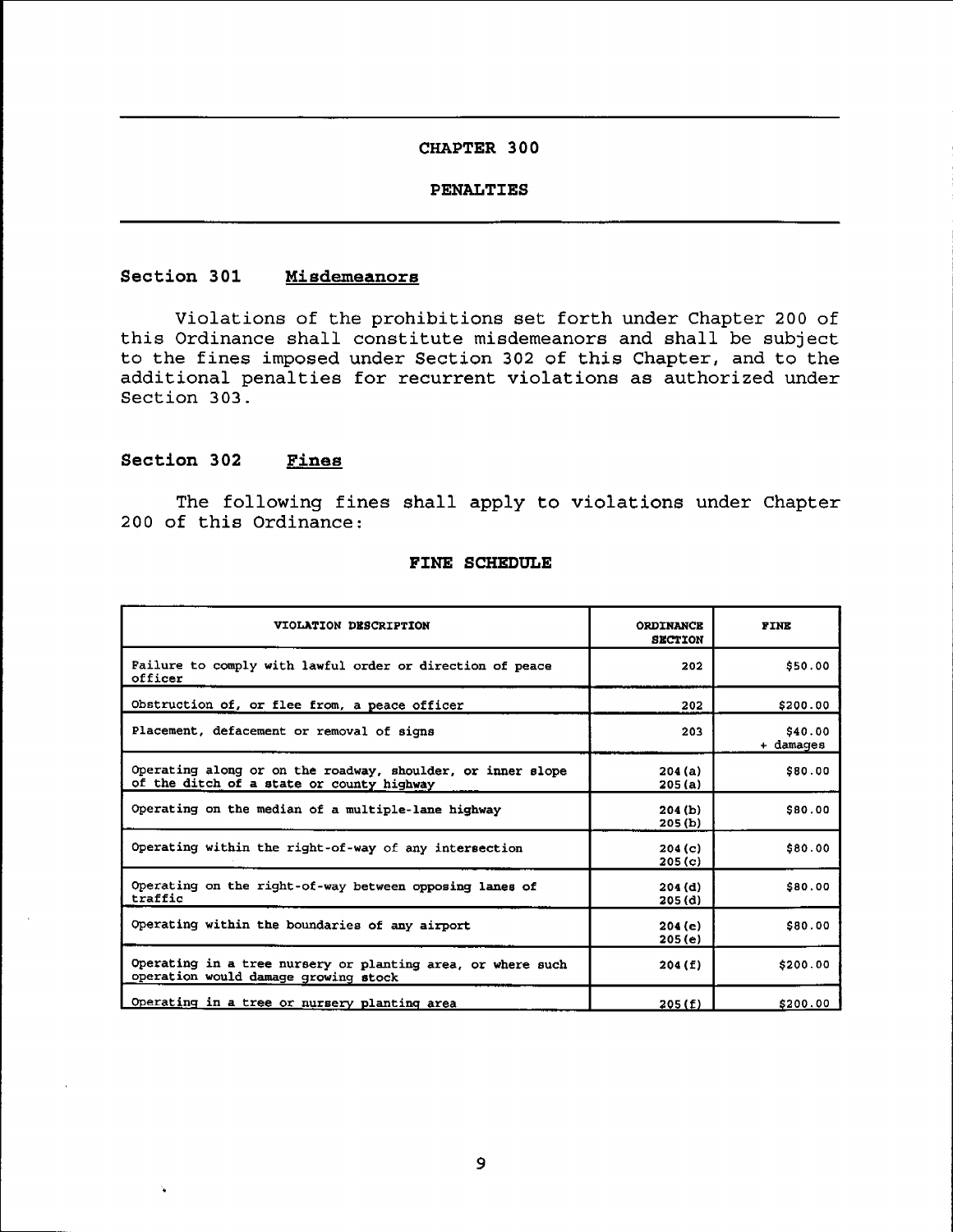| VIOLATION DESCRIPTION                                                                                                                                                                                                                                                              | <b>ORDINANCE</b><br><b>SECTION</b> | FINE                                                                                                                                                                              |
|------------------------------------------------------------------------------------------------------------------------------------------------------------------------------------------------------------------------------------------------------------------------------------|------------------------------------|-----------------------------------------------------------------------------------------------------------------------------------------------------------------------------------|
| Operating on agricultural land without the landowner's<br>permission                                                                                                                                                                                                               | 204(9)<br>205(g)                   | l" Offense:<br>\$50.00<br>2 <sup>nd</sup> Offense<br>within 3<br>years:<br>\$200.00<br>3rd Offense<br>within 3<br>vears:<br>\$500.00<br>and loss of<br>privileges for<br>one year |
| Operating in a careless or reckless manner that injures or<br>endangers the operator, another person or another person's<br>property                                                                                                                                               | 204 (h)<br>205 (h)                 | \$300.00                                                                                                                                                                          |
| Operating in a manner involving entry onto or leaving lands<br>by tearing down any fence or gate                                                                                                                                                                                   | 204 (i)<br>205(i)                  | \$40.00<br>+ damages                                                                                                                                                              |
| Operating at a speed in excess of 50 mph on any public lands<br>or waters, at a speed greater than is reasonable under the<br>surrounding circumstances, or at a speed greater than the<br>posted speed limit on any public lands, waters, trails, or<br>public road right-of-ways | 204 (j)<br>205(j)                  | \$200.00                                                                                                                                                                          |
| Operating over 10 miles per hour on the frozen surface of<br>public waters within 100 feet of a person fishing or a<br>fishing shelter                                                                                                                                             | 204 (k)<br>205 (k)                 | \$70.00                                                                                                                                                                           |
| Operating with more persons on a vehicle than it is designed<br>to carry                                                                                                                                                                                                           | 204 (1)<br>205(1)                  | \$70.00                                                                                                                                                                           |
| Passing through a closed gate without returning it to its<br>original position                                                                                                                                                                                                     | 204(m)<br>205(m)                   | \$20.00                                                                                                                                                                           |
| Operating on legally posted land without landowner's<br>permission                                                                                                                                                                                                                 | 204(n)<br>205(n)                   | $1$ <sup>*</sup> Offense:<br>\$50.00<br>2 <sup>nd</sup> Offense<br>within 3<br>years.<br>\$200.00<br>3 <sup>rd</sup> Offense<br>within 3<br>years:<br>\$500.00                    |
| Operating on snowmobile or ski trails unless specifically<br>permitted                                                                                                                                                                                                             | 204 (o)                            | \$100.00                                                                                                                                                                          |
| Failure to come to a complete stop and look both ways when<br>crossing a public roadway                                                                                                                                                                                            | 206 (a)                            | \$50.00                                                                                                                                                                           |
| Failure to yield to all traffic when crossing a public<br>roadway                                                                                                                                                                                                                  | 206 (b)                            | \$50.00                                                                                                                                                                           |
| Failure to cross a divided road only at an intersection                                                                                                                                                                                                                            | 206(c)                             | \$50.00                                                                                                                                                                           |
| Failure to use headlights and taillights during designated<br>hours or under conditions of reduced visibility                                                                                                                                                                      | 206(d)                             | \$50.00                                                                                                                                                                           |
| Operating while intoxicated                                                                                                                                                                                                                                                        | 207                                | Up to \$700.00<br>+ loss of off-<br>driving<br>road<br>privileges for<br>up to one year<br>upon conviction                                                                        |

 $\hat{\mathbf{v}}$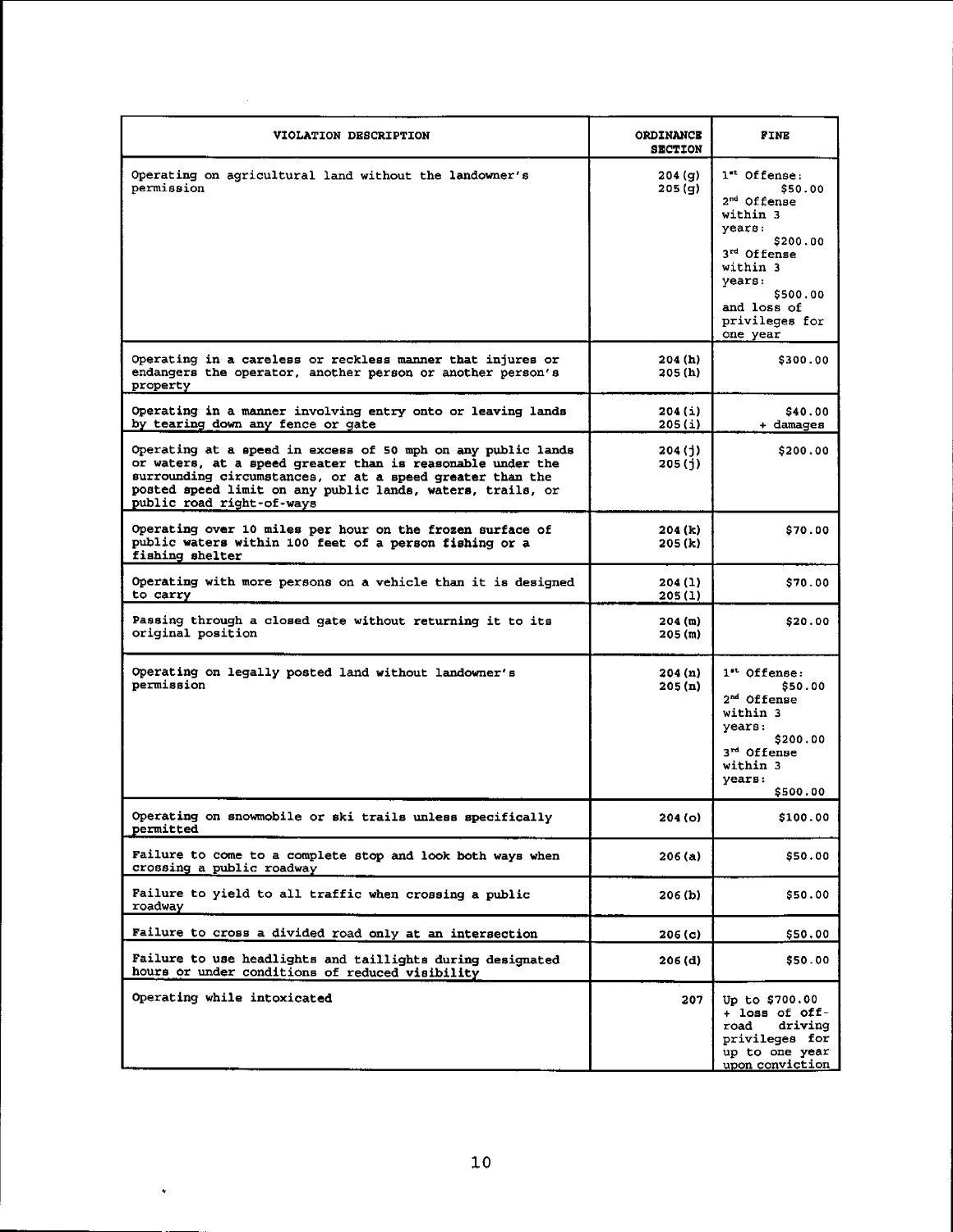| VIOLATION DESCRIPTION                                                                                                                                                              | <b>ORDINANCE</b><br><b>SECTION</b>                                                                  | <b>FINE</b>                                                                                                                        |
|------------------------------------------------------------------------------------------------------------------------------------------------------------------------------------|-----------------------------------------------------------------------------------------------------|------------------------------------------------------------------------------------------------------------------------------------|
| Violation of Youthful Operators requirements                                                                                                                                       | $208(a)(1)$ ;<br>$208(a)(2)$ :<br>$208(a)(3)$ ;<br>$208(b) (1)$ :<br>$208(b)(2)$ ;<br>$208(b)$ (3). | 580.00                                                                                                                             |
| Operating without a helmet                                                                                                                                                         | 208(c)                                                                                              | \$20.00                                                                                                                            |
| Discharge of a firearm, crossbow or bow and arrow from an<br>off-road vehicle without possessing a valid special permit<br>issued to disabled persons by the Band for that purpose | 209(a)                                                                                              | \$500.00                                                                                                                           |
| Transporting a loaded or uncased firearm on any off-road<br>vehicle                                                                                                                | 209(b)                                                                                              | Daytime<br>loaded: \$90.00<br>Daytime<br>uncased: \$45.00<br>Nighttime<br>loaded:<br>\$200.00<br>Nighttime<br>uncased:<br>\$165.00 |
| Transporting a strung or uncased archery bow or crossbow                                                                                                                           | 209(c)                                                                                              | \$45.00                                                                                                                            |
| Use of off-road vehicle to chase, run over or kill a wild<br>animal                                                                                                                | 209(d)                                                                                              | \$300.00                                                                                                                           |

# Section 303 Recurrent Violations

- (a) The Fond du Lac Tribal Court may impose such additional fines as deemed reasonable and necessary in the pursuit<br>of the purposes of this Ordinance for recurrent the purposes of this Ordinance for recurrent violations by any individual within 1 year of a plea or judgment of guilty for the same violation, provided that in no event shall such additional fines exceed twice the amount prescribed for such violation under Section 302 of this Chapter.
- (b) In the administration of this Section, the Tribal Court shall recognize and give effect to recurrent violations<br>of comparable provisions of the laws of another comparable provisions of the laws of another jurisdiction.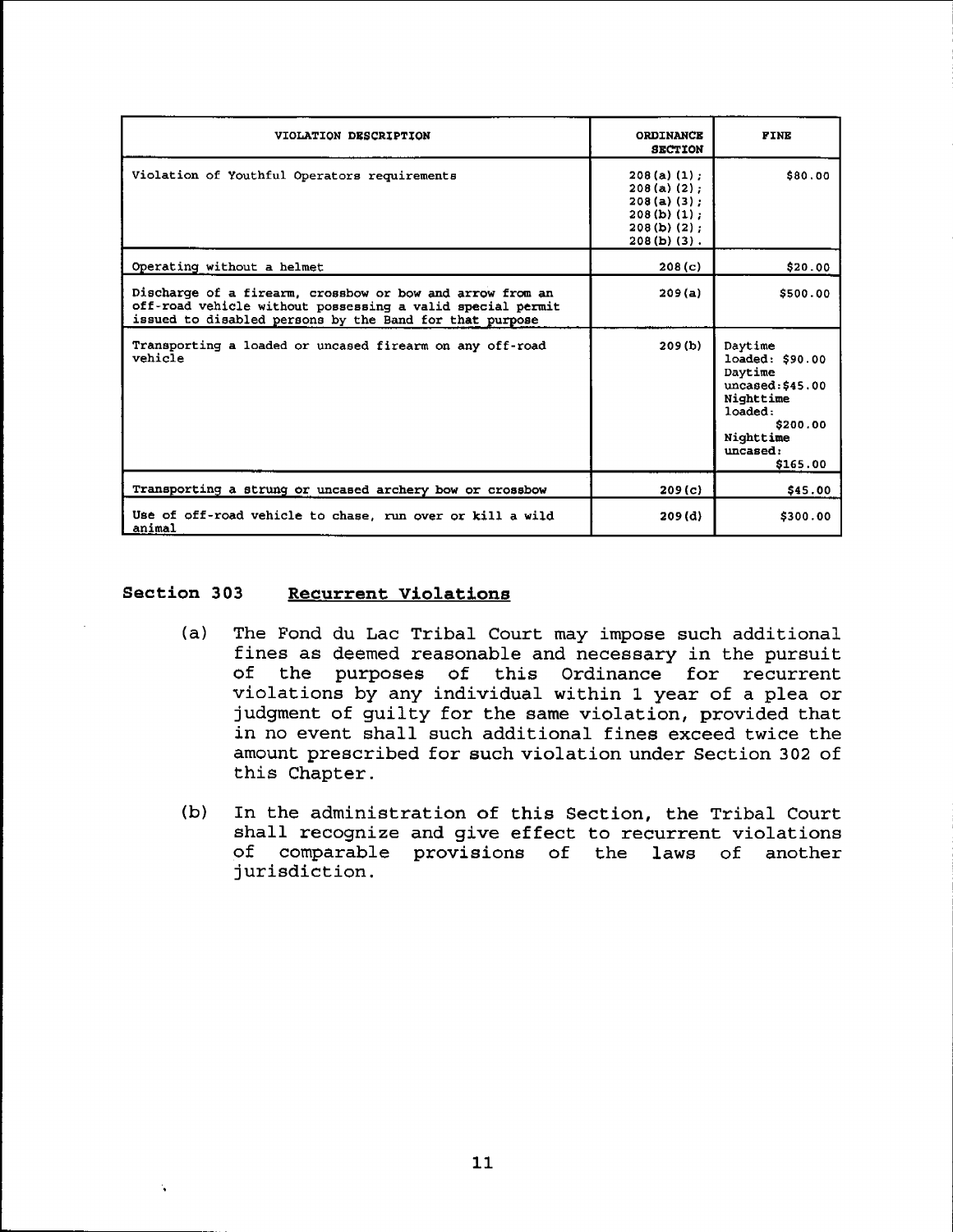#### FORUM AND PROCEDURES

#### Section 401 Jurisdiction of Fond du Lac Tribal Court

The Fond du Lac Tribal Court shall exercise exclusive jurisdiction over violations of this Ordinance, and shall hear all such actions in accordance with the Fond du Lac Civil Code, FDL Ord. #04/92, as amended, except where the specific provisions of this Ordinance require otherwise.

# Section 402 Notice to Appear

When any person is cited for any violation of this Ordinance, the Band officer shall prepare written notice to appear in Fond du Lac Tribal Court. The citation shall have the effect of, and shall serve as, <sup>a</sup> summons and complaint. The citation must be signed by the Band officer, and shall include the name, his or her drivers license number, the license number and vehicle identification number of the vehicle, the specific offense charged and the date, time and place that he or she is to appear in Court, if known. The officer shall retain the original of the notice and deliver <sup>a</sup> copy thereof marked "summons" to the person cited.

# Section 403 Failure to Appear

'.

Any person who has been duly served in accordance with Section 402 of this Chapter and fails to appear before the Tribal Court without just cause shall be subject to <sup>a</sup> default judgment, provided that he or she is found guilty of the charge upon which he or she was originally cited.

# Section 404 Recordkeeping and Dissemination of Information

(a) Information collected and maintained in the administration of this Ordinance shall be kept on file with the Tribal Court for <sup>a</sup> period of at least five (5) years, and shall otherwise be maintained in accordance with the data practices procedures of the Fond du Lac Band.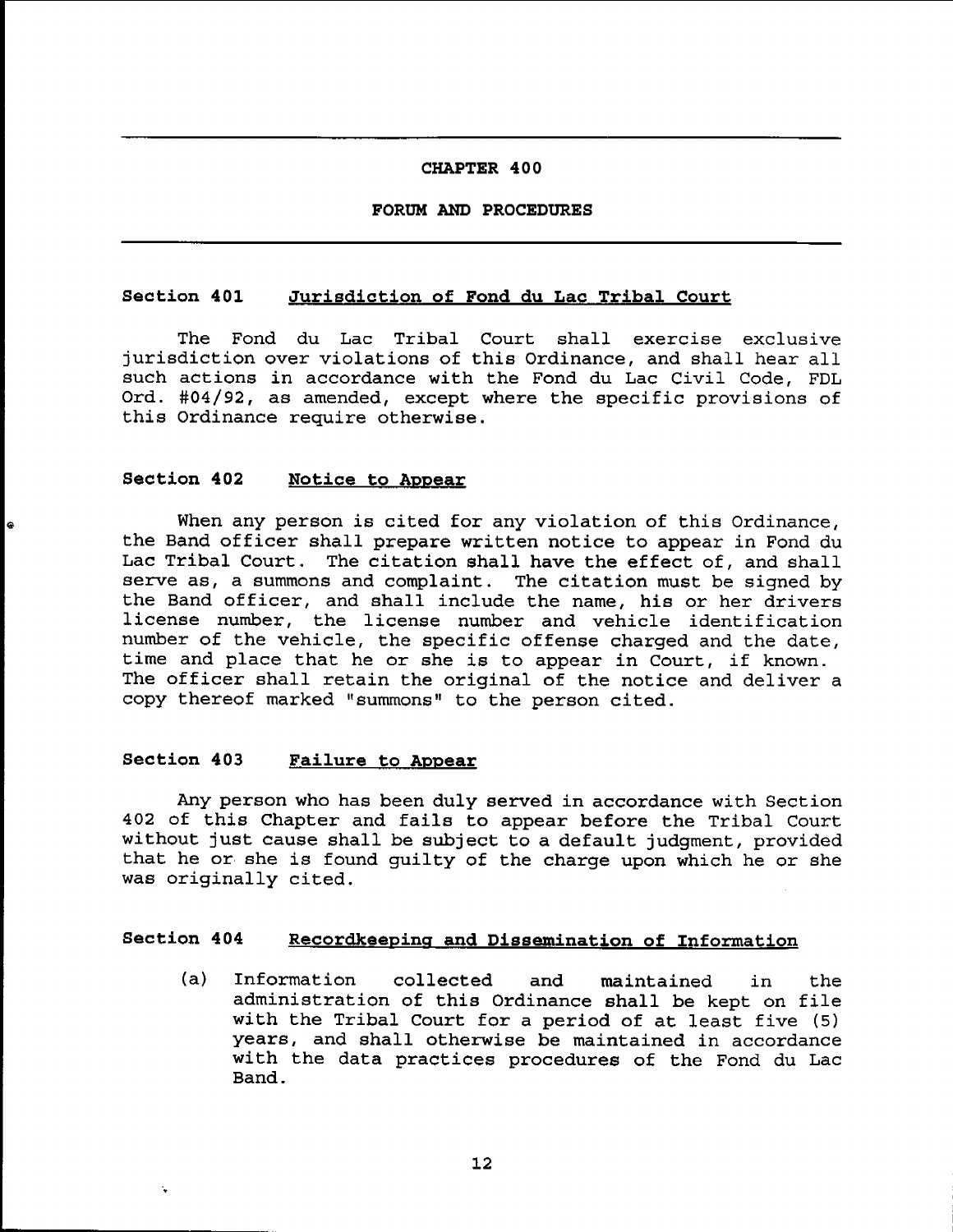(b) Information collected and maintained in the administration of this Ordinance shall be released to the law enforcement agencies and courts of another jurisdiction as authorized by formal agreement between the Fond du Lac Band and such other jurisdiction.

 $\ddot{\phantom{a}}$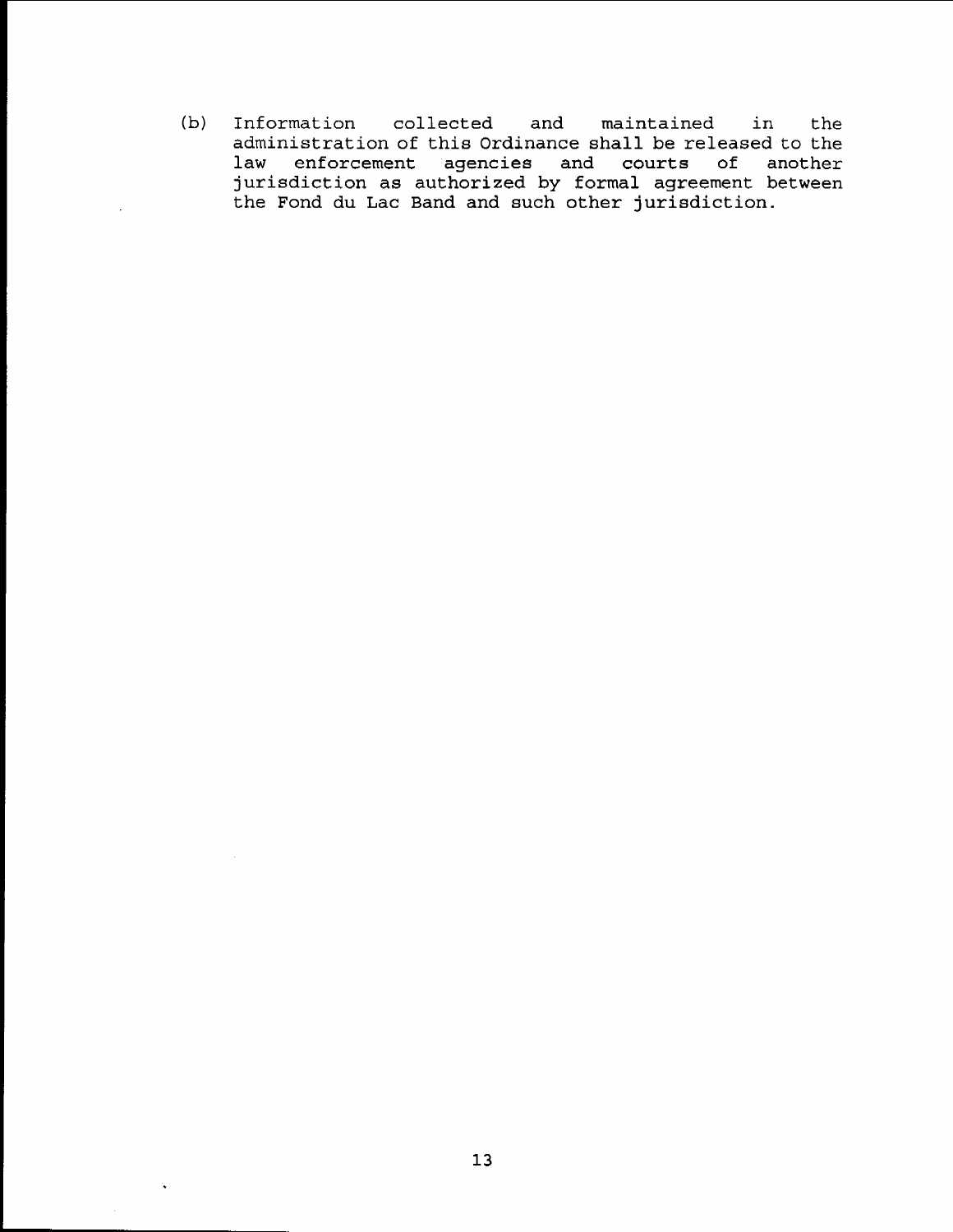#### **AMENDMENT**

# **Section 501 Amendment**

The provisions of this Ordinance may be amended by resolution of the Reservation Business Committee.

#### **CERTIFICATION**

We do hereby certify that the foregoing Ordinance #05/99, was duly presented and adopted by Resolution #1192/99 by a vote of 4 for, o against, <sup>0</sup> silent, with <sup>a</sup> quorum of <sup>5</sup> being present at <sup>a</sup> Special Meeting of the Fond du Lac Reservation Business Committee held on June 15, 1999, on the Fond du Lac Reservation, and subsequently amended as follows: by Resolution #1400/07 on September 20, 2007.

*-tk* Ka en *Aud* R. D1ver*DW41*

Chairwoman

laws: 9905 (012302) (092007)

Ferdinand Martineau, Jr. Secretary/Treasurer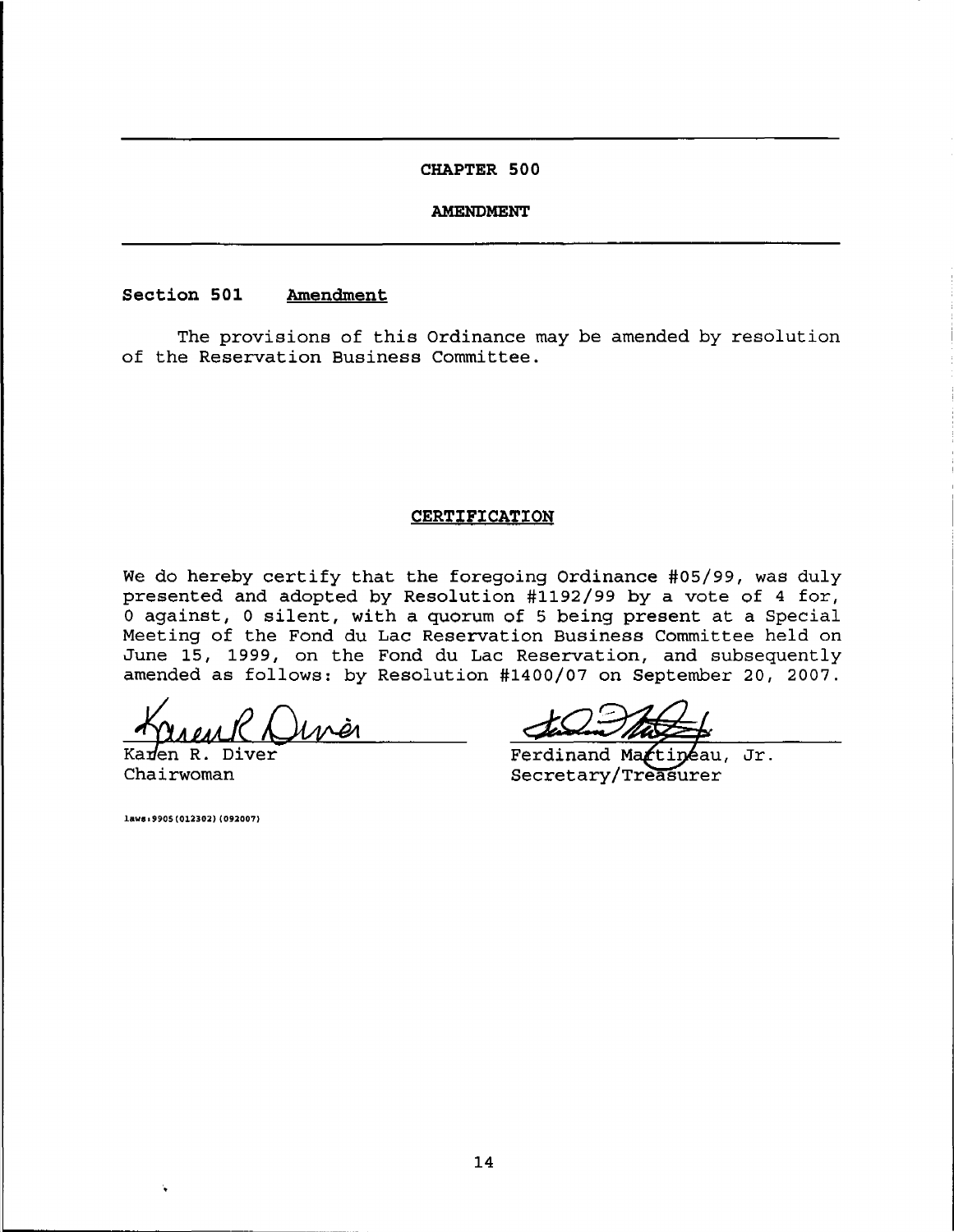# **Fond du Lac Reservation Business Committee**

1720 Big Lake Rd. Cloquet. MN 55720 Phone (218) 879-4593 Fax (218) 879-4146



Chairman Peter 1. DeFoe

Secretary/Treasurer Kevin R. Dupuis. Sr.

Dist. I Councilman Eugene Reynolds

Dist. II Councilman Y.R. "Butch" Martineau

Dist. III Councilman Roger "Bouda" Smith, Sf.

RESOLUTION #  $\sqrt{259/04}$ 

The Fond du Lac Reservation Business Committee, on behalf of the Fond du Lac Band of Lake Superior Chippewa, hereby enacts the following Resolution:

- WHEREAS, the Fond du Lac Reservation is <sup>a</sup> sovereignty, created by the Treaty of September 30, 1854, 10 Stat. 1109, as the permanent home of the Fond du Lac Band of Lake Superior Chippewa, which possesses the inherent jurisdiction and authority to exercise regulatory control within the boundaries of the Fond du Lac Reservation; and
- WHEREAS, it is the sovereign obligation of the Fond du Lac Reservation Business Committee, as the Governing Body of the Fond du Lac Band, under the Indian Reorganization Act, <sup>25</sup> U.S.C. § 461 et seq., and in accordance with the Indian Self-Determination Act, 25 U.S.C. § 450 et seq., to assume the responsibilities of self government; and
	- WHEREAS, the Reservation Business Committee adopted the Fond du Lac Off-Road Vehicle Operation Ordinance, FDL Ord. #05/99 on June 15, 1999; and
	- WHEREAS, the Reservation Business Committee has determined it to be necessary and in the best interests of the Fond du Lac Band to provide specific enforcement authority to the Conservation and Law Enforcement Officers of the Fond du Lac Band for the administration and enforcement of provisions of the Fond du Lac Off-Road Vehicle Operation Ordinance, FDL Ord. #05/99;
	- NOW THEREFORE BE IT RESOLVED, that the Reservation Business Committee hereby authorizes and directs the Conservation and Law Enforcement Officers of the Fond du Lac Band to administer and enforce the provisions of the Fond du Lac Off-Road Vehicle Operation Ordinance, FDL Ord. #05/99.

#### CERTIFICATION

We do hereby certify that the foregoing Resolution was duly presented and acted upon by a vote of  $\tilde{A}$  for,  $\tilde{O}$  against, silent, with a quorum of  $\frac{1}{2}$  being present at a Spect<sup>t</sup>Al Meeting of the Fond du Lac Reservation Business<br>Committee held on *October 21*, 2004, on the Fond du Lac Reservation.

 $\frac{L}{L}$   $\frac{L}{L}$   $\frac{L}{L}$   $\frac{L}{L}$   $\frac{L}{L}$   $\frac{L}{L}$   $\frac{L}{L}$   $\frac{L}{L}$   $\frac{L}{L}$   $\frac{L}{L}$   $\frac{L}{L}$   $\frac{L}{L}$   $\frac{L}{L}$   $\frac{L}{L}$   $\frac{L}{L}$   $\frac{L}{L}$   $\frac{L}{L}$   $\frac{L}{L}$   $\frac{L}{L}$   $\frac{L}{L}$   $\frac{L}{L}$   $\frac{L}{L}$  Sec./Treas.

9905 R100404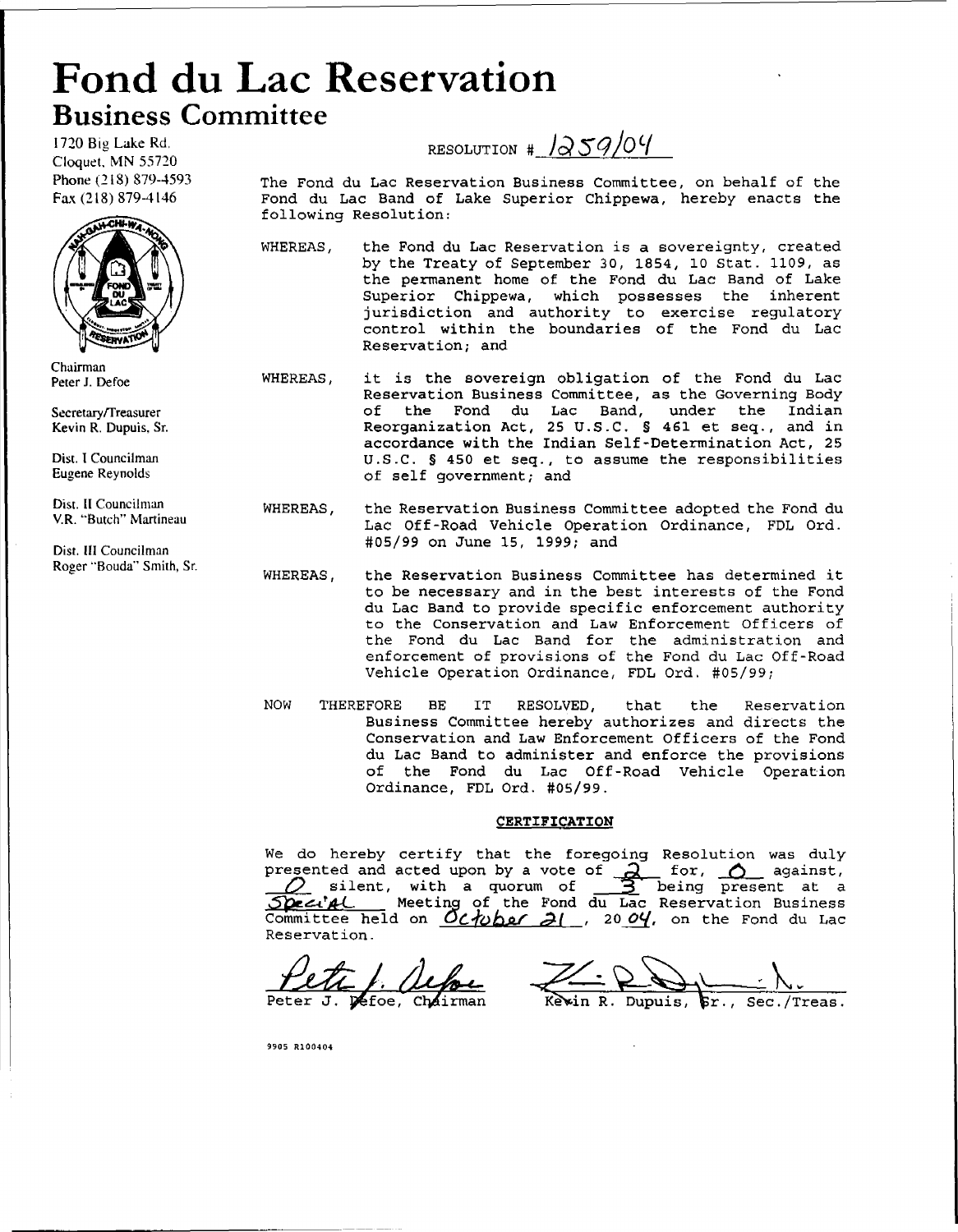# **Fond du Lac Reservation** Business Committee

1720 Big Lake Rd. Cloquet, MN 55720 Phone (218) 879-4593 Fax (218) 879-4146



Chairwoman Karen R. Diver

Secretary/Treasurer Ferdinand Martineau, Jr.

Dist I Councilman Eugene Reynolds

Dist. II Councilperson Sandra M. Shabiash

Dist. III Councilman Roger ''Bouda'' Smith, Sr.

#### RESOLUTION #1400/07

#### AMENDING ORDINANCE #05/99, SECTION 208

The Fond du Lac Reservation Business committee, on behalf of the Fond du Lac Band of Lake Superior Chippewa, hereby enacts the following Resolution:

- WHEREAS, the Fond du Lac Reservation is a sovereignty, created by the Treaty of September 30, 1854, 10 Stat. 1109, as the permanent home of the Fond du Lac Band of Lake Superior Chippewa, which possesses the inherent jurisdiction and authority to exercise regulatory control within the boundaries of the Fond du Lac Reservation; and
- WHEREAS, it is the sovereign obligation of the Fond du Lac Reservation Business Committee, as the Governing Body of the Fond du Lac Band, under the Indian Reorganization Act, 25 U.S.C. § 461 et seq., and in accordance with the Indian Self-Determination Act, 25 U.S.C. § 450 et seq., to assume the responsibilities of self government; and
- WHEREAS, the Reservation Business Committee enacted Fond du Lac Ordinance #05/99, entitled "Off-Road Vehicle Operation" on June 15, 1999, in order to protect the health, safety and welfare of the residents of the Fond du Lac Reservation; and
- WHEREAS, the Reservation Business Committee has determined it to be in the best interests of the Fond du Lac Band to amend the Off-Road vehicle Operation Ordinance by amending Section 208(a) (2) and (3), as follows:

Section 208 Youthful Operators

- a. ATVs and Off-road Motorcycles. It is unlawful for any person who is subject to this Ordinance to permit an off-road vehicle under that persons's control to be operated contrary to the following requirements:
	- 2. Persons age  $12$  to  $\pm 615$ . Persons age  $12 46$  15 may operate an ATV or off-road motorcycle which is 90cc or less on public lands and frozen waters, streams and shorelines with safety certificate and under supervision of parent or legal guardian, or other person 18 years of age or older who holds a valid drivers license.<br>For the purpose of this subsection, this subsection, •supervision" means that the person must be accompanied by a parent, legal guardian, or other person 18 years of age or older who holds a valid drivers license.
	- 3. Persons age  $16$  to  $\pm 0.17$ . Persons age 16 to  $\pm 0.17$ may operate an ATV or off-road motorcycle on public lands and frozen waters, streams and shorelines without <sup>a</sup> safety certificate if in possession of a valid drivers license.

./